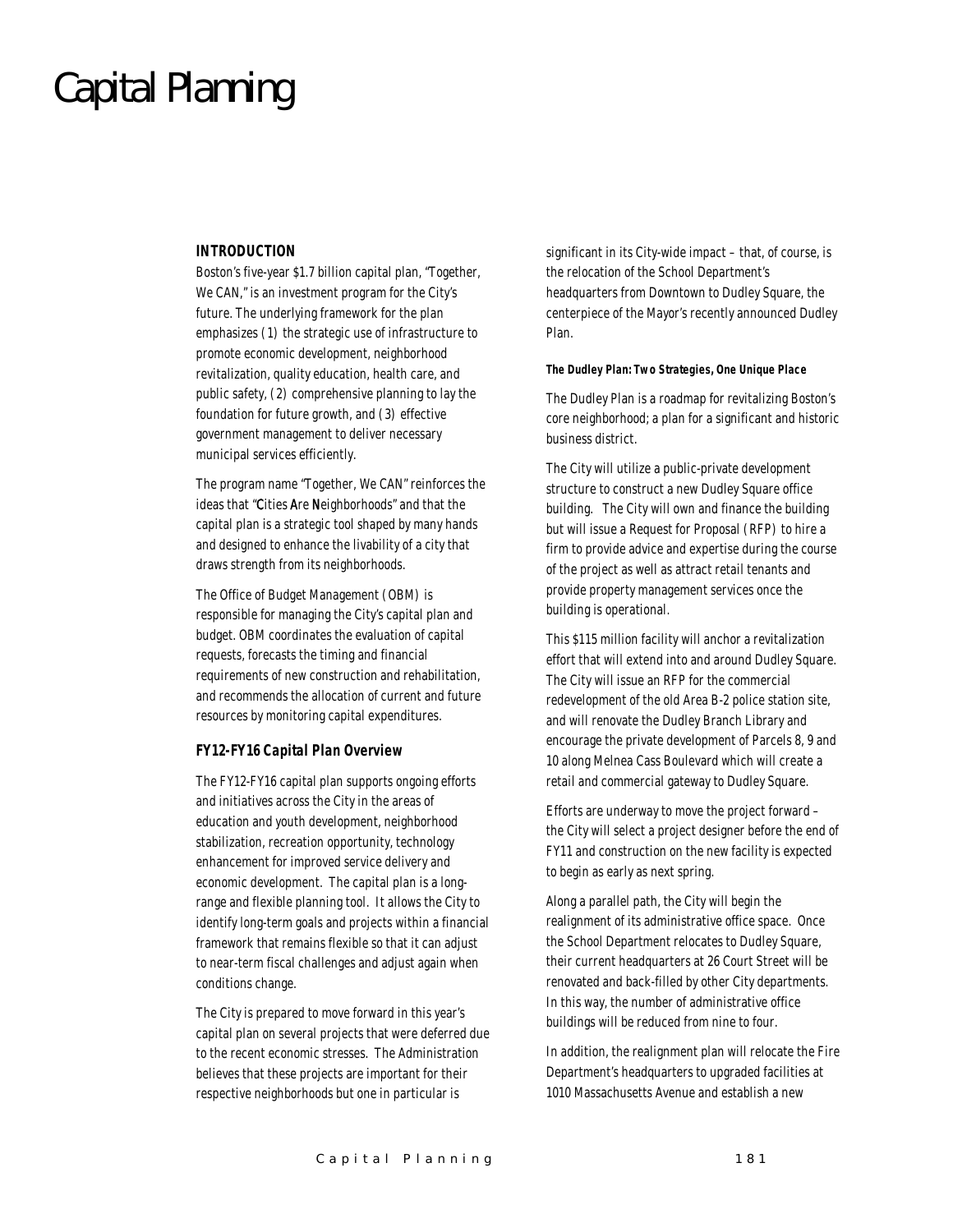central permitting center to better serve businesses and homeowners.

#### *FY12 Expenditure Allocation*

All projects in the capital plan are categorized as Upkeep, New/Major Renovation, Upgrade, Planning or Matching Funds. OBM tracks the overall distribution of these categories to maintain a balance between the upkeep of existing assets and the expansion or introduction of new ones.

*Upkeep:* Upkeep represents projects that maintain the City's assets, a fundamental priority of the Capital Plan. Fully half of the projected spending in FY12 supports Upkeep projects. These include roof and masonry repairs, the replacement of play equipment in parks, HVAC and boiler replacement, and critical repair funds for departments to address relatively small but vital repair projects not covered by routine maintenance. A substantial part of the upkeep portion of allocated spending is on-going roadway programs, including bridge, street, sidewalk, and street lighting repairs that ensure the City's streets and sidewalks are safe and in good condition.

*New/Major Renovation:* 23% of the FY12 allocations represent major renovations and new buildings. New facilities and rehabilitation projects for schools, libraries, parks and community centers enable the City's facilities to adapt to fit the needs of today's programs, improve the 'green' performance of facilities, and extend the useful life of historic assets. This category also includes implementation of new technology systems.

■ Upkeep □ Upgrade ■ New/M ajor □ Planning ■ M atching

0% 10% 20% 30% 40% 50% 60% 70% 80% 90% 100% '09 '10 '11 '12 Actual Estimated

**Capital Expenditure Allocation**  *FY09-FY12*



*Upgrade:* Upgrade represents projects that improve existing assets by adding new capacity or innovations. This year's upgrade allocations include the replacement of 7,200 mercury vapor street lights with new energy efficient LED street lights.

*Planning or Matching Funds:* About 2% of the FY12 budget is assigned to matching fund requirements with the state and less than 1% of the FY12 allocation is dedicated to planning projects. Comprehensive planning projects, which analyze a group of buildings or program needs, provide the groundwork for targeted investments in the categories of Upgrade and New/Major Renovations. Matching funds for MassDOT and the Massachusetts Bay Transportation Authority (MBTA) projects unlock state and federal funds for local investment.

The distribution of allocations this year—23% for New/Major Rehabilitations, 22% for Upgrades, 53% for Upkeep, 1% for planning and 2% for matching roadwork—maintains the relative balance of these project categories (See Figure 1). The balance will shift towards New/Major Renovation over the next couple of years as the Dudley Plan projects move into construction.

#### *Capital Planning Process*

Capital needs and resource availability are assessed annually through a capital planning process that results in a five-year capital plan. The first year of the spending plan is considered the City's capital budget. Expenditures against this budget are closely monitored. To emphasize the balance between needs and resource availability, the budget document (in Volume II and III) includes both capital authorizations and expenditure projections for each project.

The annual capital planning process begins with a capital improvement project request schedule where all departments have an opportunity to identify their facility, equipment, infrastructure, and planning needs in a systematic manner and to forward their proposals to OBM for funding consideration. The development of department project requests may involve both internal assessments of current needs as well as a review of external constituent requests.

All capital improvement projects requesting funding consideration must meet at least one of the following minimum criteria: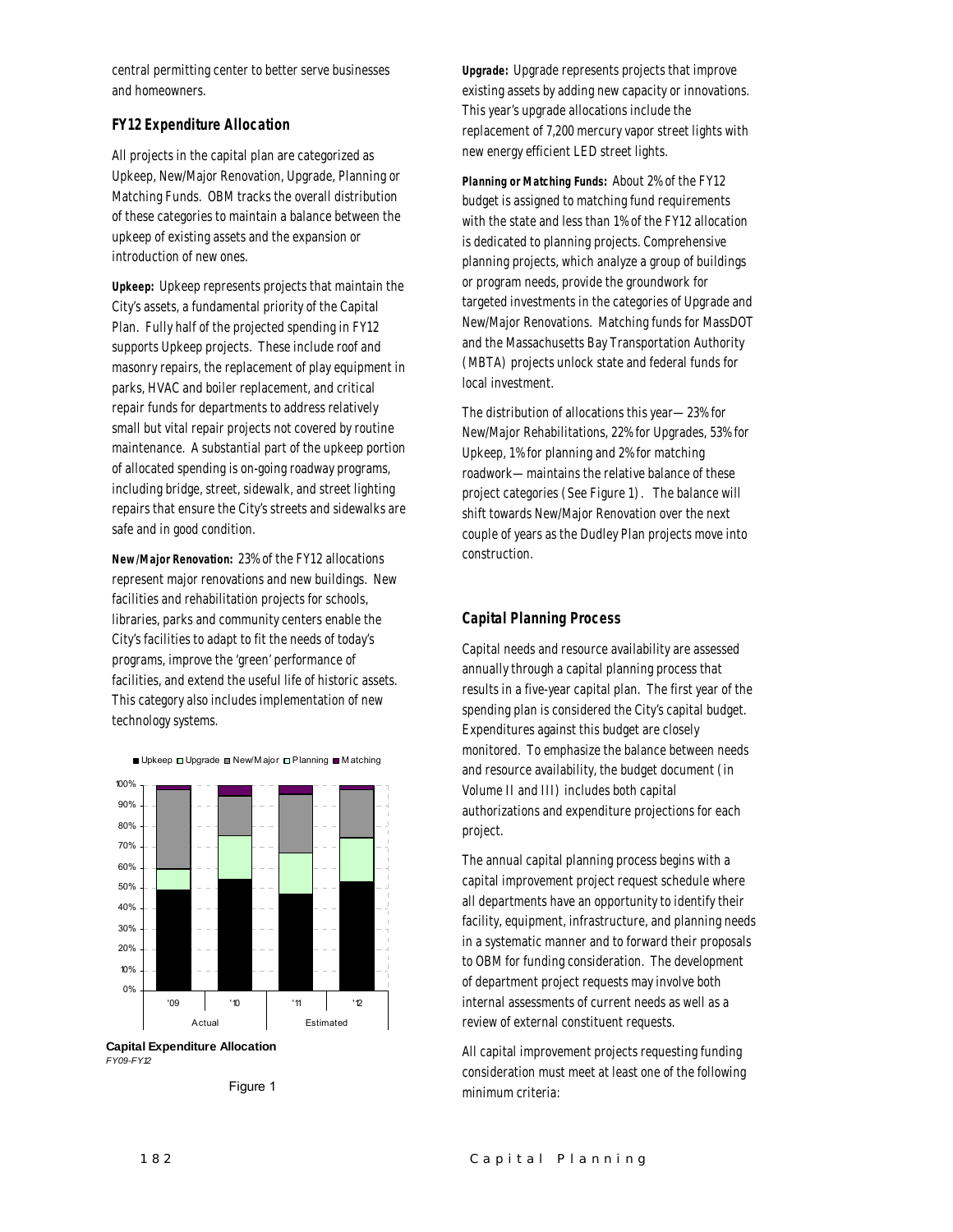- Complies with Americans with Disabilities Act;
- Improves health and safety;
- Supports economic development;
- Enhances general government effectiveness;
- Mitigates an environmental hazard;
- Responds to a legal, legislative or administrative mandate; or,
- Preserves existing municipal facilities.

A project request includes a cost estimate, a description of the proposed scope of work and a useful life statement.

The total cost of a proposed project must account for its short-term and long-term effect on the City's operating budget. Accordingly, project requests that OBM determines may impact the City's operating budget are subject to additional review to determine the anticipated effect on personnel, utilities, maintenance, and supply costs as well as expected changes in service demand or delivery of departmental programs. As a practical matter, it is assumed that certain types of projects such as energy conservation and energy efficiency projects (e.g. heating system upgrades or roof and window replacements) provide operating budget savings. OBM works with departments to measure these savings.

OBM reviews project proposals to determine the extent to which private purposes or benefits may exist, a process that allows the City of Boston to maintain its tax-exempt financing status.

New capital requests that are recommended for funding are placed into a multi-year spending plan along with projects previously authorized. The Mayor submits the capital plan to the City Council each year. The City Council, in turn, holds public hearings to consider project authorizations. This year's capital plan identifies 293 new and continuing projects and proposes \$168.8 million in new project authorizations.

#### Highlights of the FY12 – 16

#### Capital Plan

#### Investing in Youth and Families

Shelburne Community Center O'Bryant School of Math & Science Renovation Draper and Hunt/Almont Playground Redesign and Reinvest Ball Field and Court Renovations Schoolyard Initiative Youth and Human Services Technology Initiative Student Information System

#### Improving Neighborhoods

East Boston Library East Boston Stadium New Fire Apparatus and Fire Boat Strategic Bicycle Network NICE Program Expanded Street Tree Plantings Old Colony Housing Infrastructure Sidewalks and Pedestrian Ramps

#### Strengthening the Economy

New Dudley Square Municipal Building Area B-2 Police Station Computer Aided Dispatch Permit and Inspection System Energy Conservation Program Dorchester Avenue Centre Street / South Street Road Resurfacing and Reconstruction Boston Marine Industrial Park Improvements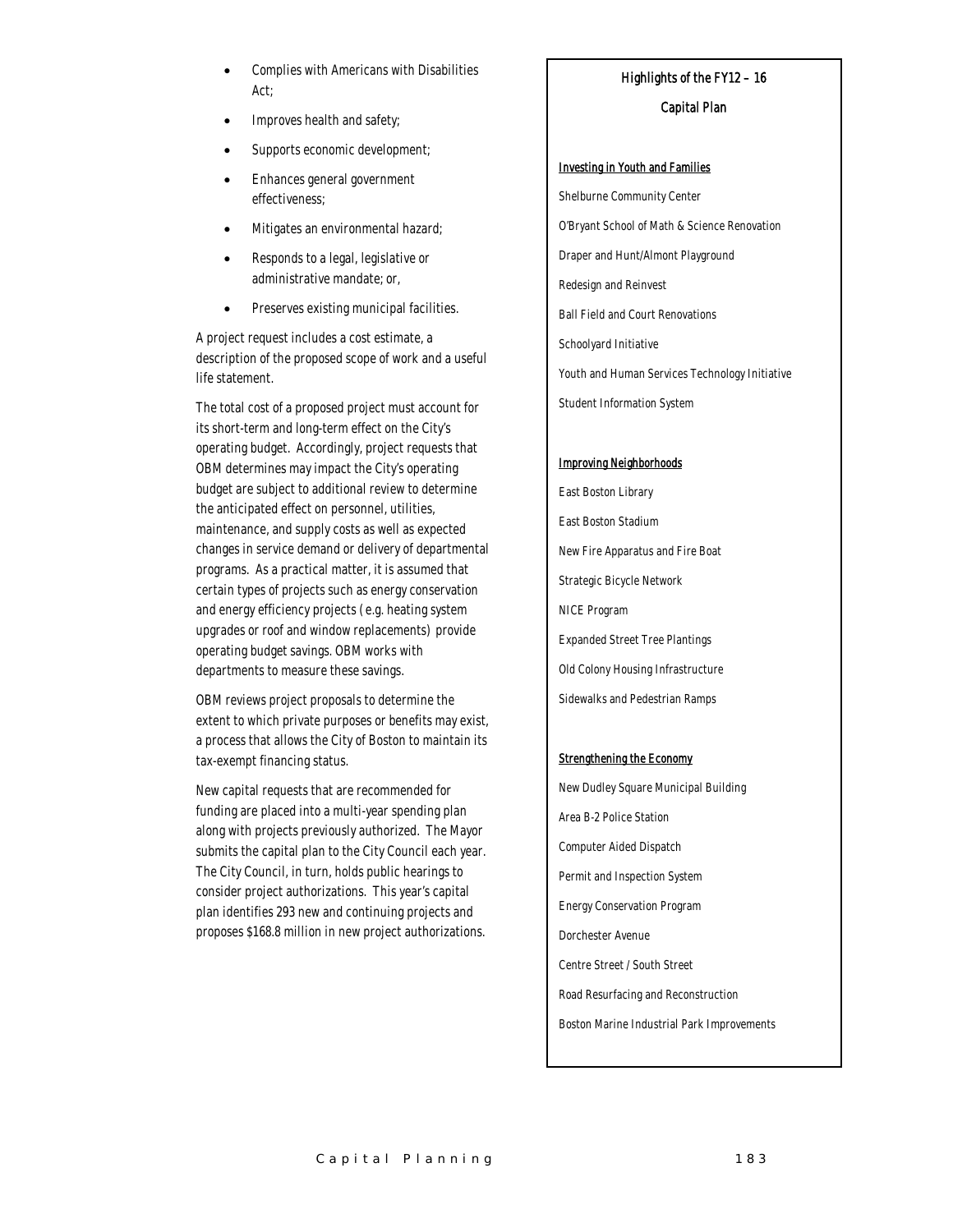Descriptions of all 293 projects can be found in Volumes II and III of the Budget. Project descriptions include authorizations and funding sources, projected expenditures, a scope of work summary and whether or not there is an operating budget impact.

The parks and facilities within the five-year capital plan are searchable by neighborhood, department or status and displayed in an interactive map (www.cityofboston.gov/maps). Projects that involve Citywide planning efforts or technology improvements are not shown on the map.

In the next years, OBM plans to increase its capacity to map other infrastructure projects such as street lighting and for analysis based on location. Adding geographic information provides an additional way of evaluating projects based on demographics, the relationship between projects, and a project's proximity to other programs or resources.

#### *Financing the FY12-FY16 Capital Plan*

The capital plan is financed with general obligation bonds, state and federal funds, trust funds, and other funds.

#### *General Obligation (G.O.) Bonds*

General obligation bonds represent 64.8% of all project funding. This year's plan assumes \$715 million in new general obligation borrowings over the next five years to support ongoing capital needs.

#### *State and Federal Funds*

Funds for capital financing are currently estimated at \$175.9 million from state programs and \$352.7 million from federal programs. Specific financing programs provide key resources for Boston's capital plan. Programs include the School Building Assistance program, Chapter 90 and the Transportation Improvement Program.

*School Building Assistance Program:* The School Building Assistance (SBA) program, administered by the Massachusetts School Building Authority (MSBA), is an important revenue source for school renovation and construction. Annually, the MSBA accepts new project requests from cities, towns and school districts and if a project is ultimately approved, the MSBA will pay 40% to 80% of the project's cost. Currently, the MSBA has authorized project feasibility studies for two schools, the Quincy Upper School and the Dearborn

School. The studies will determine whether these projects qualify for MSBA funding.

 For the period FY12-16 total payments from the MSBA are estimated at \$42.7 million to offset debt service costs for projects previously approved by the MSBA.

*Chapter 90 Funds:* Administered by the Massachusetts Highway Department, Chapter 90 funds are allocated by formula through state bond authorizations and through the state budget to all cities and towns in the Commonwealth. The City uses Chapter 90 allocations to fund road resurfacing and reconstruction projects as well as sidewalk reconstruction projects. The City expects an allocation of approximately \$14 million in FY12.

*Transportation Improvement Program (TIP):* The Transportation Improvement Program is a statewide road and bridge construction advertisement program developed under the management of the Massachusetts Department of Transportation (MassDOT). It includes locally-owned roads and bridges as well as state-owned roads and bridges. The TIP's funding sources include state-issued general obligation bonds and federal funds made available through the Safe, Accountable, Flexible and Efficient Transportation Equity Act: A Legacy for Users (SAFETEA LU).

*American Recovery and Reinvestment Act of 2009 (ARRA):*  The City was awarded \$39 million in federal support through ARRA for roadway resurfacing, roadway reconstruction and traffic safety and management improvements. The projects are managed through MassDOT.

#### *Trust Funds*

The City's Treasury Department manages trust funds and bequests from private citizens dedicated to Boston's public spaces. Grants from the Edward Ingersoll Browne Trust Fund have been used for the restoration of neighborhood parks, schoolyards, and public spaces. The George Robert White Fund is used to support facilities owned by the Fund.

#### *Other Funds*

The City uses funds from the Street Opening Account to finance utility restoration projects. Private donors including the Schoolyard Funders Collaborative also provide funding support to certain for capital projects such as schoolyard improvements. These sources of capital financing are currently estimated at \$74.8 million.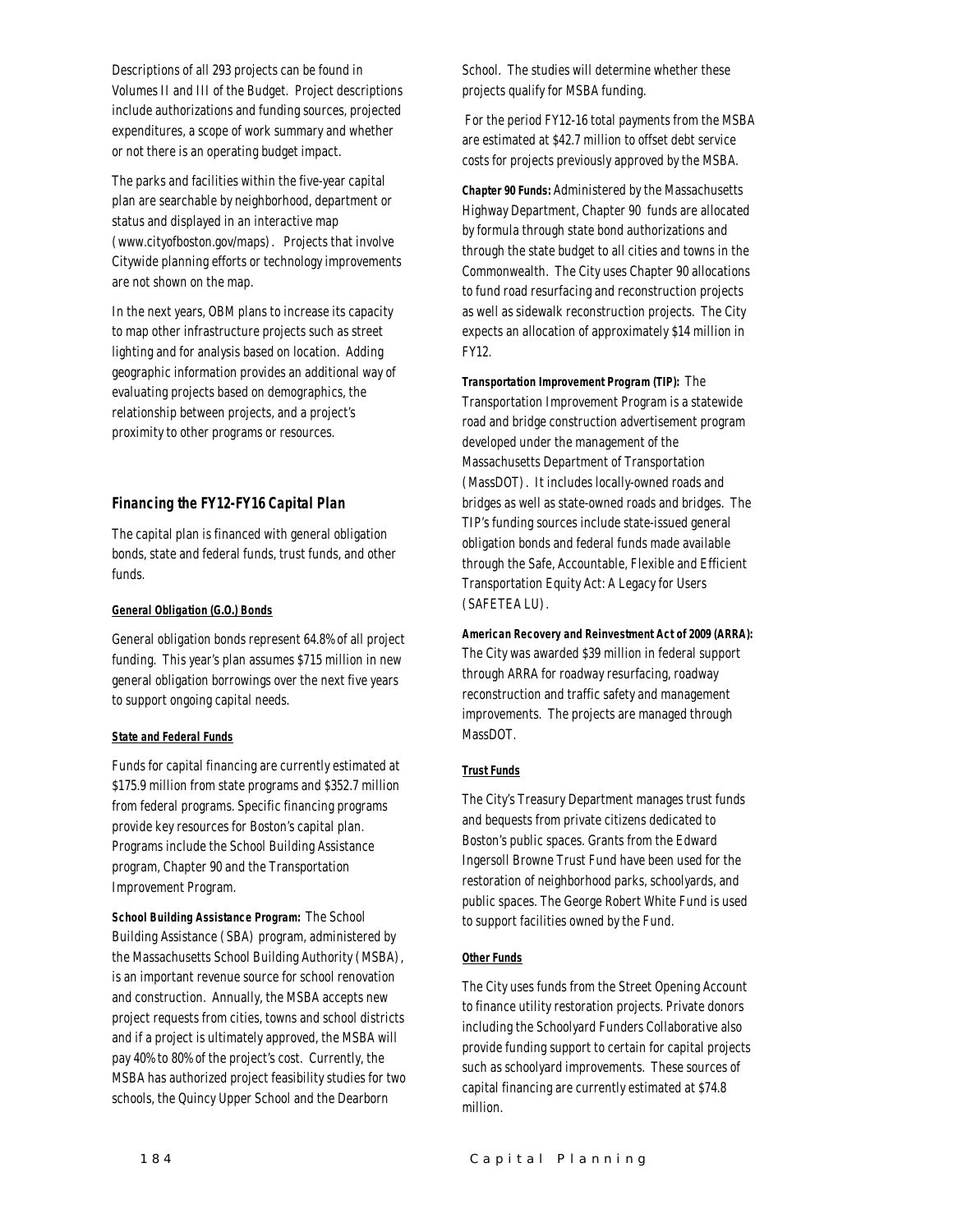#### *Fiscal Year 2011 Expenditures*

Total capital expenditures in FY11 are forecast at \$126.9 million.

*Major Projects:* The Brighton Branch Library reopened in December 2010, following a major renovation featuring improved accessibility and lighting and energy efficiency. The City is applying for a LEED (Leadership in Energy and Environmental Design) Silver designation by the U.S. Green Building Council.

*Public Safety:* The Police Department will begin operating out of the new Area B-2 Police Station in Dudley Square by mid-June. Construction on the facility, which is designed to LEED Silver standards, is nearly complete. The Fire Department signed a contract for the construction of a new fireboat.

*Parks:* The Parks Department was awarded four state grants totaling \$1.6 million for improvements at Cronin/Wainright Playground in Dorchester, and Howes Playground, Lavisount Park and Kittredge Square Park in Roxbury. In FY12 construction and renovation work will begin at all four parks. A major renovation of Statler Park in Back Bay was completed.

*Technology:* The Department of Innovation and Technology (DoIT) began implementing an enterprise-wide asset management system. This technology will enhance the ability of City departments to actively manage and monitor their fixed assets from the largest school buildings and City Hall right down to the street lights and traffic signals scattered throughout the City. The initial phase includes Public Works Street Lighting Division, the Boston Public Library and the Fire Department.

*Schools:* Extensive HVAC improvements were completed at English High in Jamaica Plain, access improvements and life safety improvements are underway at the Wheatley School in Roxbury. The design for a substantial exterior renovation at the Mattahunt School in Mattapan is complete. Construction will begin during the summer. There are several other roof and masonry projects either in construction or just out to bid including the Taylor School, the Condon School, and the Wilson School. Construction on six new schoolyards was completed in FY11. The ongoing partnership with the Boston Schoolyard Initiative successfully completed projects at the Mozart School in Roslindale, the Mather School in Dorchester, and the Perry School in South Boston. Outdoor classrooms were built at the Russell School in Dorchester, the Mendell School in Roxbury and the Condon School in South Boston

*Public Works:* In FY11, the City reached the goal of installing 19 miles of bike lanes. The program will continue this summer with the addition of 15-20 miles of lanes.

Phase I of a two year project to retrofit 18,000 inefficient mercury vapor street lights began in December 2010. The existing lights are being replaced with energy efficient LED street lights.

Construction continued along Dorchester Avenue. Major intersection and traffic signal improvements will be completed this fall at four locations.

FY11 marked the second year of a multi-year project to replace the Chelsea Street Bridge in East Boston. The new Chelsea Street Bridge is scheduled for completion in January 2012.

#### *Fiscal Year 2012 Expenditures*

 Total capital expenditures in FY12 are forecast at \$163 million. This estimate includes \$143 million for general obligation (G.O.) bond spending and \$20 million from various grants and other sources.

*The Dudley Plan:* Design will begin on a new \$115 million administrative office building in Dudley Square for the School Department and other youthfocused agencies. Programming studies will begin for 26 Court Street and 1010 Massachusetts Avenue.

*Schools:* Improvements to more than a dozen school buildings are necessary to accommodate additional students as a result of the School Department's closure plan. The Redesign and Reinvest effort will create new science labs for the Community Academy for Science and Health program which will be moved to the former Cleveland School building in Dorchester. Interior renovations to classrooms, libraries and bathrooms at the Umana School in East Boston and the Ohrenberger School in West Roxbury will be completed by September. Interior renovations are also scheduled at the Wilson School in Dorchester and at the Dorchester Education Complex.

At the O'Bryant School for Math & Science, a new entrance to the building will be completed. This project, as well as the previous addition and update of labs is the outcome of the accreditation renewal process. Phase II construction will begin this summer.

The Green Repair program, funded in part by the MSBA, will replace boilers at the Edison School in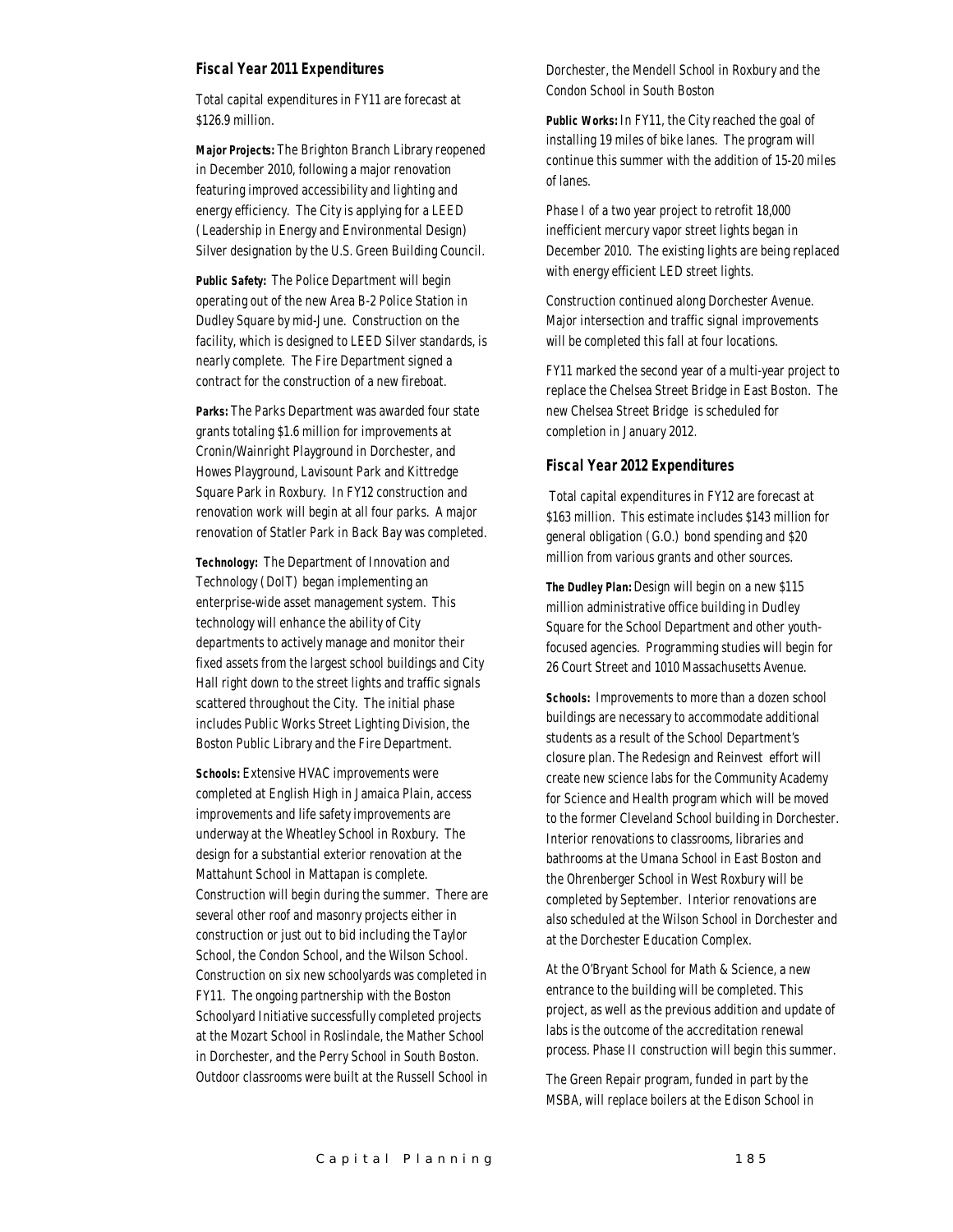Brighton and the Edwards School in Charlestown and replace roofs at the Irving School in Roslindale, the Edison School in Brighton, the Lee School in Dorchester and the South Boston Education Complex.

Round ten of the City's partnership with the Boston Schoolyard Initiative will include three new schoolyards and equipment maintenance at previous sites. New schoolyards will be built at the Edison in Brighton, at the Elihu Greenwood in Hyde Park and at the Young Achievers Pilot School in Mattapan.

*Public Safety:* The Fire Department's new fireboat will be delivered in late summer. Funding for the project is supported in part by a Department of Homeland Security Port Security grant.

The Fire Department will also take delivery of three pumper trucks. New emergency generators will be installed in phases at 17 fire stations. Design will begin for the installation of a new station alerting system funded in part through a public safety grant. Renovations will begin at the Police Department's training academy in Hyde Park as well as the Area C Police Station in Dorchester.

*Community Assets:* The renovation of the Shelburne Community Center in Roxbury will continue into FY12. Phase II of renovations at Curtis Hall Community Center will begin this summer including a new roof, masonry repairs, interior refurbishments, HVAC, electrical and plumbing upgrades. Design will begin at the Flaherty and Draper Pools in Roslindale and West Roxbury on general building renovations and improvements to "bring the outside in".

The design for a new branch library in East Boston will be completed this calendar year with construction possibly beginning next spring. A grant application that would fund a portion of the total project cost is pending with the Massachusetts Board of Library Commissioners.

The NICE (Neighborhood Improvements through Capital Expenditures) program invites community groups to work collaboratively with the City on small scale projects that improve their neighborhoods.

The final renovation phase of East Boston Stadium will be completed in FY12. This phase includes improved stadium egress, renovated locker rooms and concession spaces and the construction of a new maintenance building.

Playlot and landscape improvements will occur at Draper Playground in West Roxbury, Martin

Playground in Dorchester, Brewer Burroughs in Jamaica Plain, Cook Street in Charlestown, Laviscount in Roxbury, and Sumner and Lamson Playground in East Boston. The ball field at Barry Playground in Charlestown will also be renovated. Neighborhood park improvements are scheduled for Brighton Square and Childe Hassam and Ringgold in the South End. In addition, renovations to tennis, basketball and street hockey courts are scheduled in nine parks. Finally, the Parks Department will plant 700 street trees in support of the Boston Urban Forest Initiative.

The City signed a Project Participation Agreement earlier this year with the Army Corps of Engineers (ACOE). The agreement clears the way for construction to begin on Phase I of the Muddy River flood control and restoration project. The project is a partnership between the City of Boston, the Army Corps of Engineers, the Town of Brookline and the Commonwealth of Massachusetts.

*Technology:* The Department of Innovation and Technology (DoIT) will continue with key public safety projects including the implementation phase of a new Computer Aided Dispatch system, preparing for FCC mandated narrowbanding of emergency communication radio channels, and updating public safety mobile communications. In FY12, DoIT will continue upgrading its core technology and greening program which includes data center consolidation, server virtualization, enterprise storage, and business interruption planning.

The BostONE Card program will expand to all high school students. This one card will serve as a school student ID, a Boston Public Library card, a BCYF community centers membership card and as a MBTA student pass.

A new Integrated Library System (ILS) will be procured in FY12. The upgrade will improve technology services in branch libraries, from public computing to circulation and self-check out. The new ILS will also support the Boston Public Library's webbased services such as digital book lending and other electronic resources available to the public 24-hours a day.

The School Department will begin the implementation of a new Student Information System (SIS) that will integrate currently independent administrative systems for school assignment, attendance, health records, and transportation and student performance, into one enterprise-wide application. The new SIS will also allow parents to view their child's school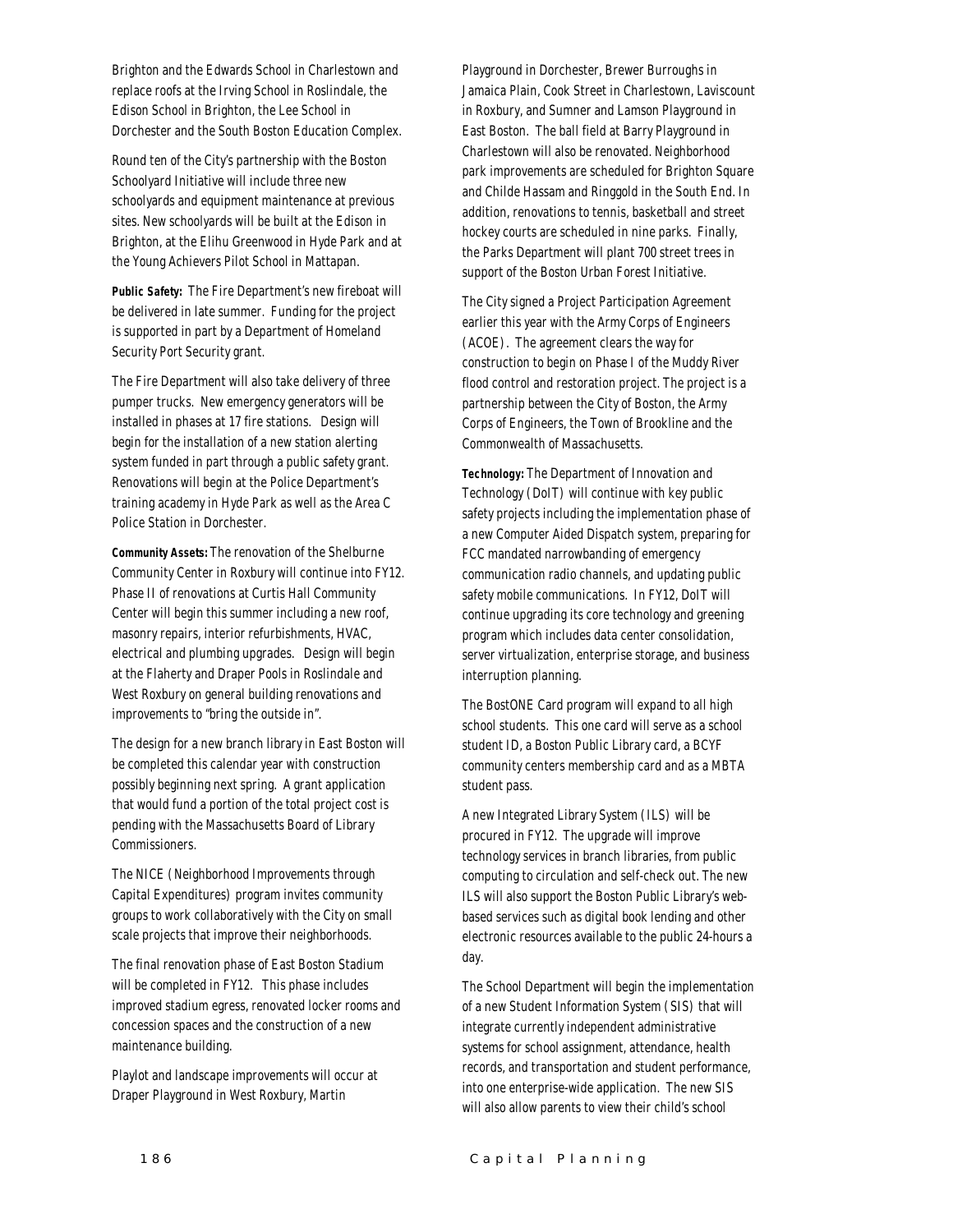

progress including homework assignments, MCAS score, grades and attendance.

*Public Works:* Reconstruction of the Old Colony Housing Roadways will begin this summer, kicking off a multi-phase project that leverages federal HOPE VI funds to improve the entire residential area.

The Public Works Department will continue a \$15 million multi-year program of pedestrian ramp upgrades and repairs. The annual street lighting improvement program will include piloting new technologies with both the electric and gas street lights.

MassDOT, with funding from ARRA, will finish resurfacing projects started in FY11. Approximately 20% of the original 21 miles of city roads, 450 pedestrian ramps and bicycle lanes remains to be done. These roadway improvements are in addition to the City's annual resurfacing program.

ARRA also supports finishing the construction of the Dorchester Avenue project. Four key intersections, Peabody Square, Fields Corner, Glover's Corner and Andrew Square will be reconstructed to improve pedestrian safety, facilitate traffic-flow and increase bicycle accommodation.

Design will start on three new salt sheds to be located in East Boston, Allston/Brighton and at the Central Maintenance Facility (CMF) on Frontage Road. In addition, substantial renovations are scheduled for the structured garage at the CMF as well as floor repairs in the heavy and light maintenance bays. A new

vehicle wash system will also be installed in one of the CMF buildings.

*FY13-FY16 Planned Expenditures:* Planned G.O. expenditures in FY13 will increase to \$155 million, \$166 million in FY14, \$145 million in FY15 and \$120 million in FY16. Future grant expenditures are estimated at approximately \$16 million in FY13 and approximately \$15 million annually between FY14 and FY16. Figure 2 displays total capital spending from all sources since FY09 and projected expenditures through FY16.

The City continues to aggressively pursue grant funds, maximize the use of Chapter 90 funds for road and sidewalk projects, and actively manage its projects to ensure that spending does not exceed projections and that priority projects move forward. Together, these strategies will enable the City to maintain a reasonable level of capital spending and borrowing and prudently manage its outstanding debt.

#### *Operating Budget Impacts*

Quantifying operating budget impacts related to proposed capital investments is essential to the capital budgeting process. OBM evaluates proposed projects in part based on how they impact the City's operating budget (personnel, contracted services, equipment and utilities). Increased costs are often justified through improved or expanded service delivery, or are unavoidable due to legal mandates or regulatory requirements.

The Office of Budget Management has augmented the individual capital project summaries to include a statement on whether or not there is an operating impact associated with the project.

The projects which are identified as having near-term operating impacts are summarized in Figure 3. While many projects may be assumed to have a marginal impact on energy savings or personnel demands, only those projects which will likely result in an increase or decrease in a budget appropriation are included here. Increases or decreases are further categorized by the budget line in which they would occur: personnel, contracted services, or utilities.

*Savings:* The capital plan supports investments that will decrease operating expenses by reducing costs associated with emergency repairs, maintenance of old systems and energy inefficiency. A substantial portion of the capital plan is focused on these types of basic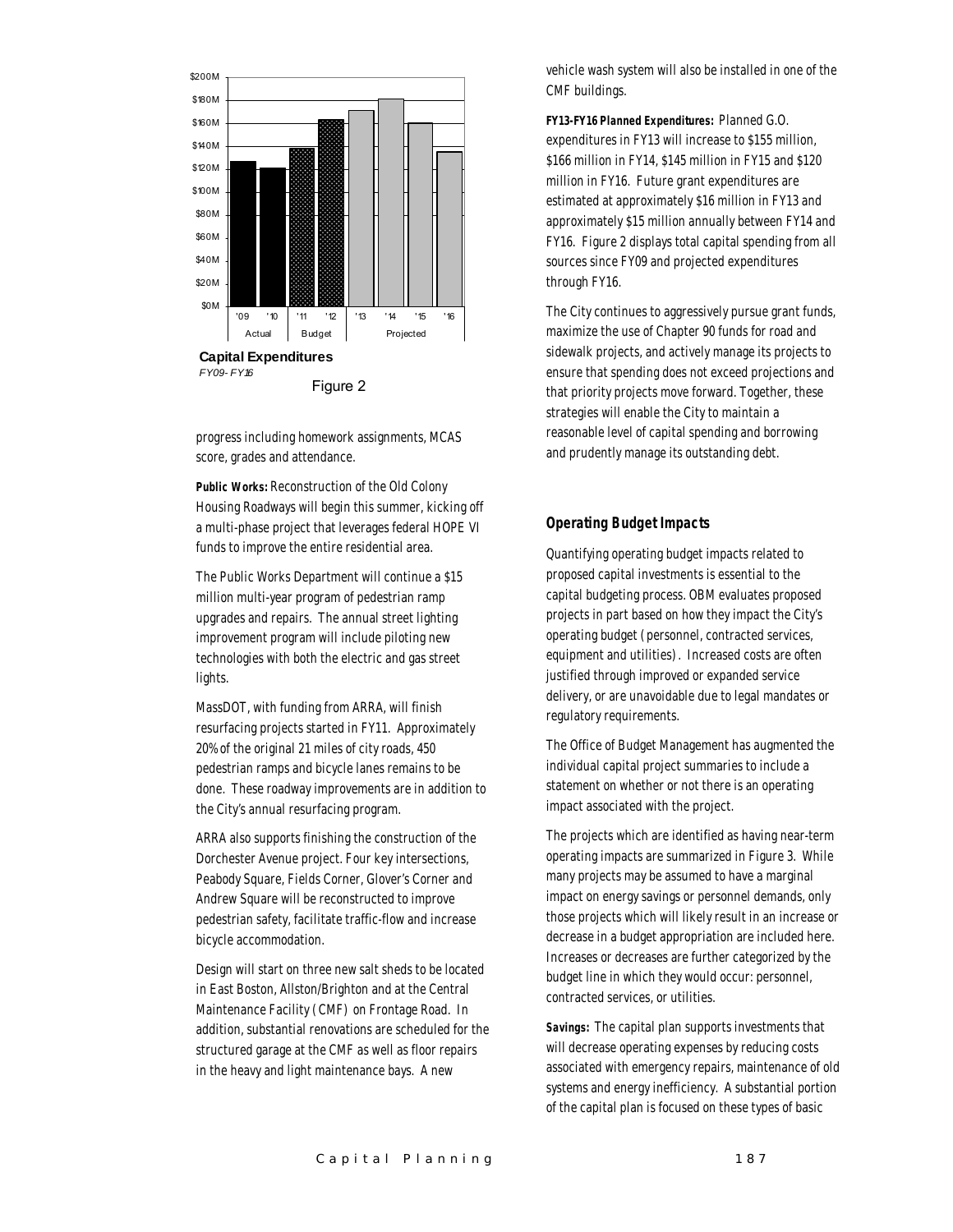facility improvements. The City has committed to designing new buildings and selected major renovations to attain U.S. Green Building LEED certification. Applications for LEED Silver designation were submitted for the Brighton Branch Library and for the new police station in Dudley Square. In addition to reducing building waste and improving indoor air quality, these projects will reduce utility costs through energy efficient systems.

In the area of renewable energy, design and permitting will continue on a wind turbine for Moon Island in Boston Harbor. A wind study and subsequent financial analysis indicate that a 1.65 mW turbine would generate substantial revenue while promoting renewable energy. The capital plan includes \$3.7 million for this project's implementation. The City has submitted an application for a grant from the Massachusetts Consumer's Alliance to help fund a portion of the total cost.

In 2007, Boston became one of thirteen inaugural Solar City Partners with the U.S. Department of Energy (DOE) under the Solar America Initiative. This program funded a preliminary feasibility analysis of a solar installation at the City's Archives and Records Management Center in West Roxbury. The study indicates that this building is an excellent site for installing a large solar array. The City will use ARRA funds and rebates from the state's Commonwealth Solar initiative to acquire a 150kW system. Over a 25-year lifetime, a system of this size could be expected to produce 4,665 megawatt hours of electricity.

In FY11, ARRA funds and existing capital dollars were

leveraged in a rebate program with NStar to begin replacing mercury vapor street lights with LED street lights. This program will continue through FY12. Utility cost savings of approximately \$1.7 million are expected in FY12.

The School Department is aggressively pursuing capital projects to save energy and reduce operating costs. These projects include ongoing efforts to update energy management systems, replace windows, upgrade HVAC systems and install green roofs and rooftop solar panels.

The capital plan includes window replacement projects at a number of schools. Due to recent changes in the Massachusetts State Building Code, these window projects will improve insulation and provide future energy savings.

LED lighting fixtures were installed in classrooms at Boston Latin Academy in FY11. The change in energy usage will be monitored through the School Department's central energy management system.

The City also looks to technology improvements and enhancements to reduce costs and improve efficiency. In FY09, DoIT began eliminating leased lines used for data communications as it lights up a City-owned fiber optic cable system. Ongoing savings are estimated at \$1.2 million to \$1.5 million now that the project is completed.

The Core Technology Infrastructure project provides for the creation of virtual servers, enterprise storage and improved network reliability. In conjunction with the fiber optic project, this capital investment will allow the City to consolidate data centers currently located in various buildings. Consolidation and virtual

|                                         |                                                 |           | Contracted      |                          |                                   |
|-----------------------------------------|-------------------------------------------------|-----------|-----------------|--------------------------|-----------------------------------|
| Department                              | Project                                         | Personnel | <b>Services</b> | <b>Utilities</b>         | Comment                           |
| Fire Department                         | Fire Boat                                       |           |                 | ▼                        | Maintenance Savings               |
| Innovation and Technology               | Core Technology Infrastructure                  |           |                 | ▼                        | Maintenance and Energy Savings    |
| Innovation and Technology               | CRM/WOM and Call Center Technology              |           | --              | $\overline{\phantom{a}}$ | <b>Staff Reduction</b>            |
| Innovation and Technology               | Fiber Optic Network (project completed)         |           |                 | ▼                        | <b>Utility Reduction</b>          |
| Environment                             | <b>Energy Conservation Program</b>              |           |                 |                          | <b>Energy Savings</b>             |
| Environment                             | Wind Turbine at Moon Island                     |           |                 |                          | <b>Energy Savings</b>             |
| Library                                 | Brighton Branch Library (project completed)     |           | --              |                          | <b>Energy Savings</b>             |
| Library                                 | East Boston Branch Library                      |           | --              |                          | <b>Energy Savings</b>             |
| Library                                 | HVAC Replacement at 3 Branch Libraries          |           | --              |                          | <b>Energy Savings</b>             |
| Library                                 | Johnson Building Energy Improvements            |           | --              | ▼                        | <b>Energy Savings</b>             |
| Library                                 | Johnson Building Piping Infrastructure          |           |                 | ▼                        | Energy Savings, Utility Reduction |
| Neighborhood Development                | <b>Strand Theatre</b>                           |           |                 | --                       | <b>Eliminate Rentals</b>          |
| Police Department                       | Area B-2 Station                                |           |                 | ▴                        | Staff, Energy Increase            |
| Property and Construction<br>Management | 1010 Massachusetts Ave.                         |           |                 |                          | Mechanical Increase               |
| Property and Construction<br>Management | City Hall Energy Efficiency                     |           |                 |                          | <b>Energy Savings</b>             |
| Public Works                            | Central Maintenance Facility Vehicle Wash       |           |                 |                          | Utility Reduction                 |
| <b>Public Works</b>                     | Street Light LED Conversion                     |           |                 |                          | <b>Energy Savings</b>             |
| School                                  | HVAC at Charlestown High School                 |           |                 |                          | <b>Energy Savings</b>             |
| School                                  | HVAC at English High School (project completed) |           |                 |                          | <b>Energy Savings</b>             |
| School                                  | Lighting Improvements at Boston Latin Academy   |           | --              |                          | <b>Energy Savings</b>             |

Figure 3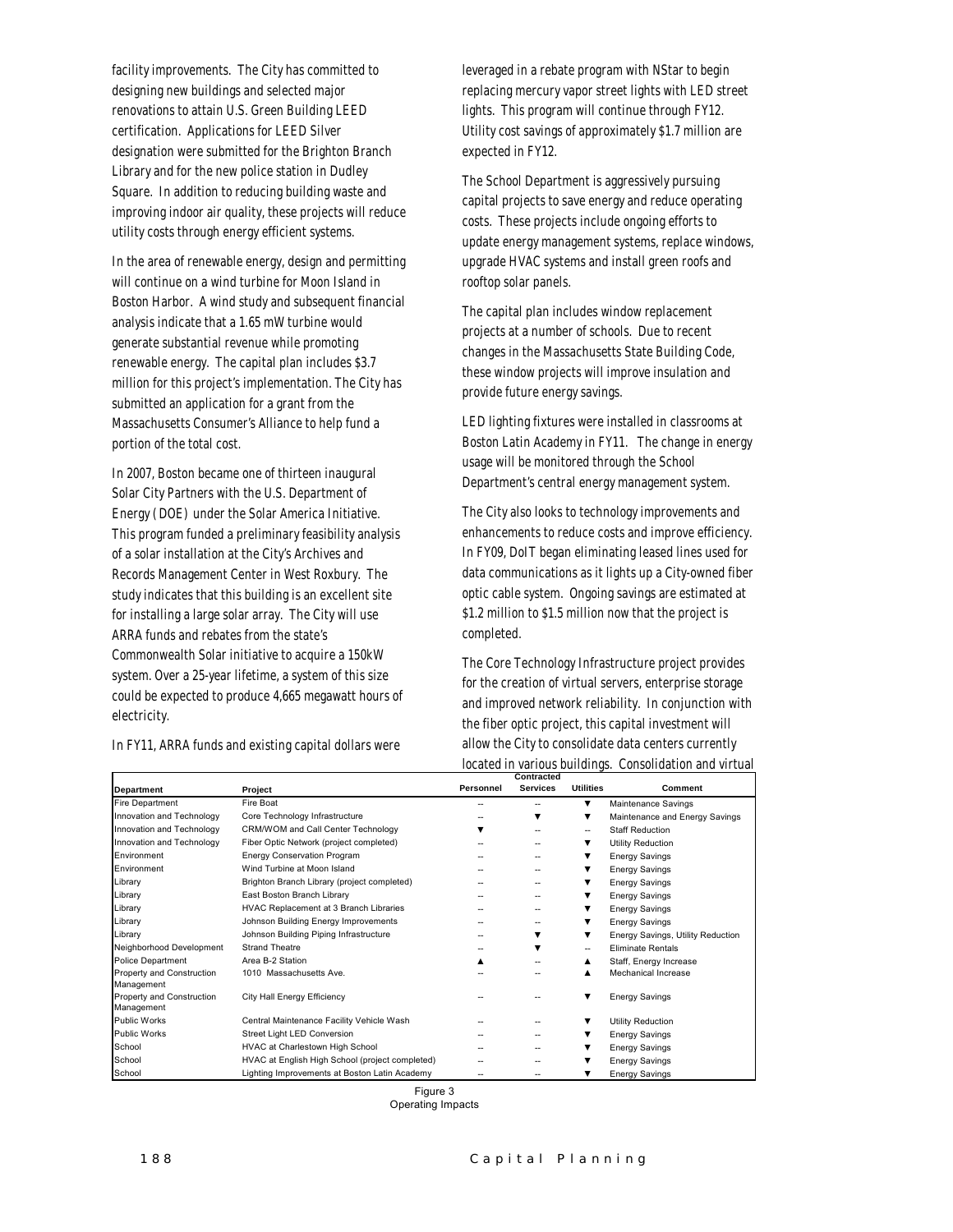servers will reduce the amount of hardware needed, as well as the space and energy needed to maintain the remote locations.

#### *Debt Management Policies and Debt Implications of the Plan*

Effective debt management ensures that the City can meet its capital infrastructure and facility needs. Debt management requires a series of decisions about the amount, timing, purposes and structure of debt issuance. Long-term debt related to capital investment has two main purposes:

(1) It finances acquisition, construction, repair, and renovation of City-owned buildings and equipment that are necessary to provide public services; and

(2) It finances infrastructure improvements to ensure the City's continued growth and safe roadway conditions.

The Treasury Department manages all borrowings according to the City's debt management policies. These policies address issues such as debt affordability and limitations on the level of variable rate debt the City will use. The City's goal is to rapidly repay debt, maintain a conservative level of outstanding debt, and ensure the City's continued positive financial standing with the bond market.

Key components of the debt management policies ensure that:

- combined net direct debt does not exceed 3% of taxable assessed value;
- at least 40% of the overall debt is repaid within five years and 70% within ten years;
- annual gross debt service costs do not exceed 7% of general fund expenditures;
- variable rate debt does not exceed 20% of the City's total currently outstanding bonded debt (the City has no variable debt).
- For further discussion of the City's financial policies and management controls, refer to the chapter on Financial Management.

The City's debt service forecast assumes general obligation borrowing of \$160 million in FY12, \$175 million in FY13, \$140 million in FY14 and \$120 each year in FY15 and FY16. On April 1, 2011, the City issued \$127.8 million in general obligation bonds and



**Gross Debt Service as a Percent of Total General Fund Expenditures** *FY09 - FY16* Figure 4

\$52.7 million in general obligation refunding bonds. The debt tables at the end of this chapter detail the City's outstanding debt service obligations and demonstrate the City's rapid retirement of its debt.

The City's gross debt service requirement will remain under 7% of total General Fund expenditures through FY16 (See Figure 4).

The ratio of debt service to the City's primary revenue source, the property tax levy, declined significantly in the early part of this decade. This ratio is projected to increase through FY16 (See Figure 5).

The City's current overall debt burden (net direct debt



**Gross Debt Service as a Percent of the Net Property Tax Levy** *FY09 - FY16*

Figure 5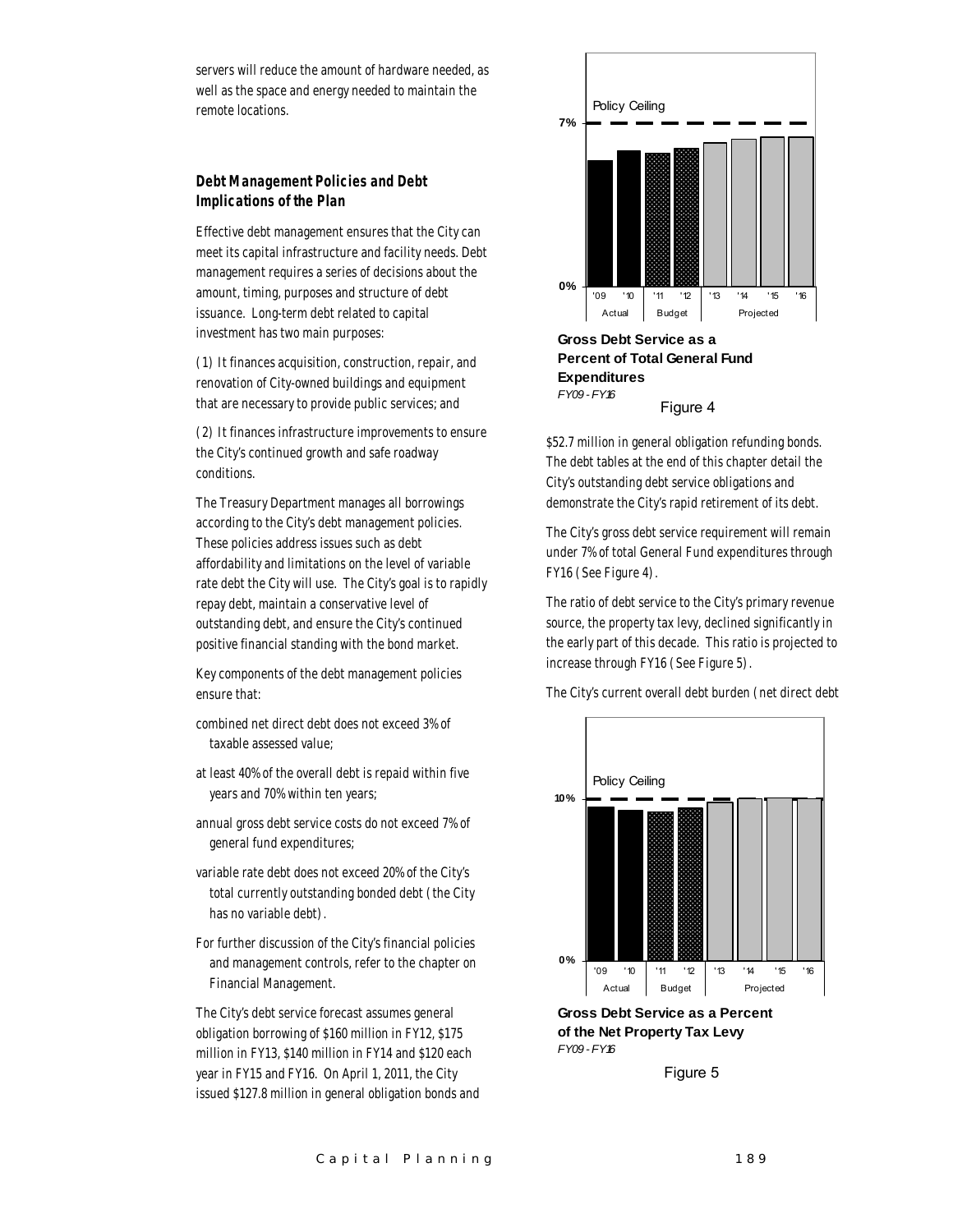to assessed property value of \$86.80 billion) is approximately 1.11% as of April 1, 2011. The City's net direct debt per capita currently stands at approximately \$1,489.15 as of April 1, 2011.

Boston has been conservative about assuming longterm debt and aggressive about retiring debt expeditiously. As of April 1, 2011, the City's debt retirement schedule shows that 42.0% of its principal will be retired five years out, before the end of FY16 (See the Debt Retirement table at the end of this chapter).

In March 2011, Moody's Investors Service and Standard & Poor's Rating Services affirmed Boston's credit rating at Aaa and AA+, respectively. A bond rating is a statement of credit quality and is analyzed when determining the interest rate that should be paid for a municipality's bonds. A higher bond rating translates into lower interest rates and real dollar savings for the City.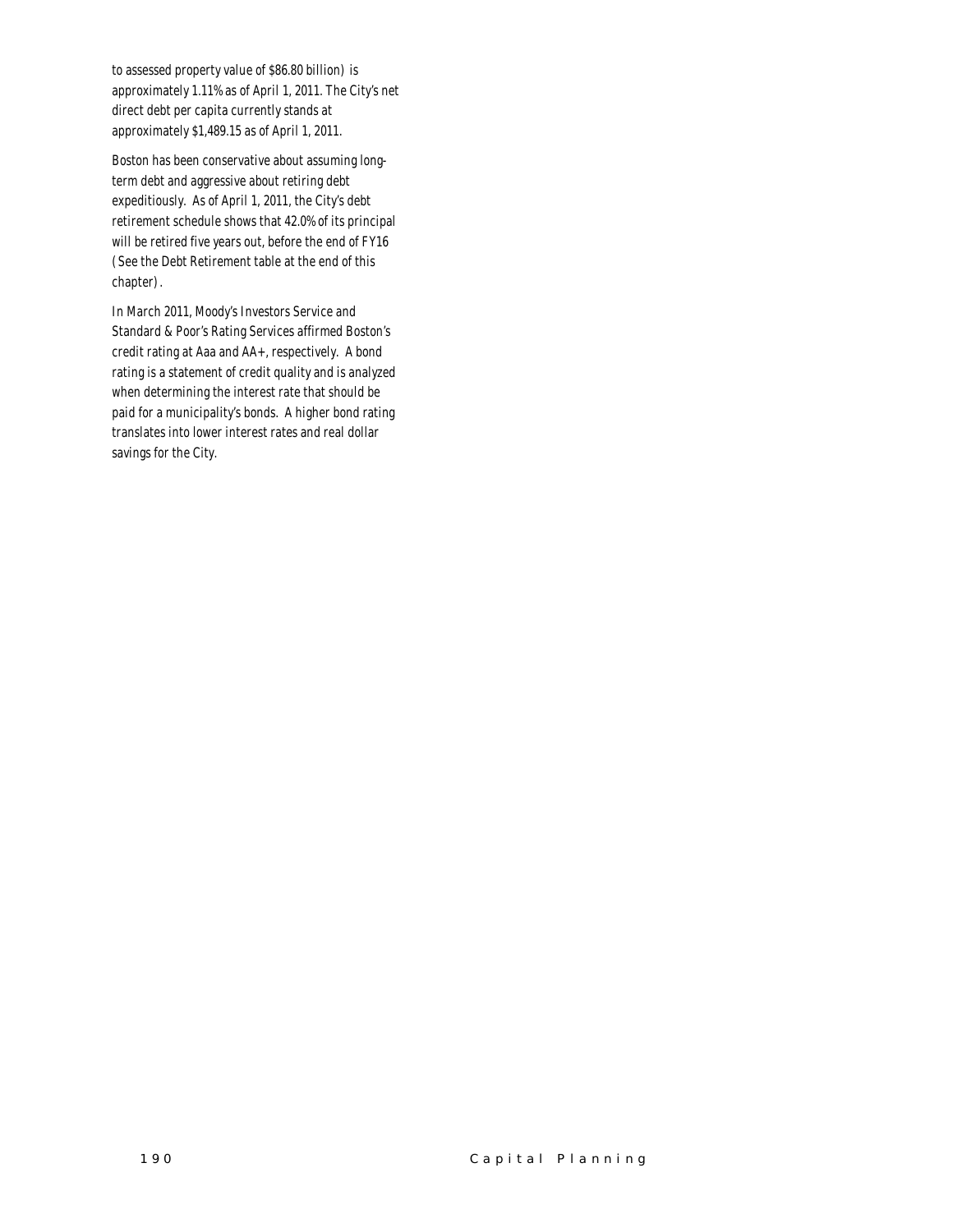|                                                 | Authorization<br>Existing | Authorization Authorization<br><b>FY12</b> | <b>FY13-16</b> | <b>State</b>            | Federal     | Other      | Trust   | Total                 |
|-------------------------------------------------|---------------------------|--------------------------------------------|----------------|-------------------------|-------------|------------|---------|-----------------------|
|                                                 |                           |                                            |                |                         |             |            |         |                       |
| Boston Center for Youth and Families            | 23,710,669                | 4,745,000                                  | 14,669,546     | $\circ$                 | 0           | $\circ$    | $\circ$ | \$43,125,215          |
| Boston Redevelopment Authority                  | 2,940,000                 | 0                                          | 0              | 2,513,500               | 0           | 0          | 0       | \$5,453,500           |
| Department of Innovation and Technology         | 56,287,925                | 10,600,000                                 | 3,515,000      | 0                       | 0           | 0          | 0       | \$70,402,925          |
| Environment Department                          | 5,417,000                 | 0                                          | 500,000        | 50,000                  | 0           | 800,000    | $\circ$ | \$6,767,000           |
| Fire Department                                 | 25,296,019                | 5,860,000                                  | 33,675,000     | 1,945,000               | 2,000,920   | $\circ$    | 0       | \$68,776,939          |
| Library Department                              | 17,937,462                | 16,575,000                                 | 37,765,000     | 7,295,000               | 0           | 2,188,026  | 0       | \$81,760,488          |
| Neighborhood Development                        | 16,625,600                | 1,275,000                                  | $\circ$        | 234,000                 | 0           | $\circ$    | 0       | \$18,134,600          |
| Parks and Recreation Department                 | 48,973,320                | 15,175,000                                 | 16,913,000     | 22,709,250              | 61,400,000  | 3,721,457  | 275,000 | \$169,167,027         |
| Police Department                               | 32,735,000                | 790,000                                    | 0              | 0                       | 0           | 0          | 0       | \$33,525,000          |
| Property and Construction Management Department | 33,110,420                | 41,375,000                                 | 124,210,000    | 0                       | 0           | 0          | 0       | \$198,695,420         |
| Public Health Commission                        | 7,228,000                 | 2,375,000                                  | 1,250,000      | 0                       | 0           | 0          | 0       | \$10,853,000          |
| Public Works Department                         | 143, 175, 678             | 29,875,000                                 | 71,170,000     | 123,823,099             | 278,864,000 | 54,596,050 | 0       | \$701,503,827         |
| School Department                               | 89,715,941                | 36,000,000                                 | 104,939,811    | 0                       | $\circ$     | 13,452,000 | $\circ$ | \$244,107,752         |
| Transportation Department                       | 22,569,698                | 4,140,000                                  | 12,140,000     | 17,320,000              | 10,480,000  | 50,000     | 0       | \$66,699,698          |
|                                                 | 525,722,732               | 168,785,000                                | 420, 747, 357  | 175,889,849 352,744,920 |             | 74,807,533 |         | 275,000 1,718,972,391 |
| Total                                           |                           |                                            |                |                         |             |            |         |                       |

**Capital Project Financing Capital Project Financing**

**Fiscal Years 2012 - 2016** Fiscal Years 2012 - 2016

**FY13-16** 

**FY12** 

**Existing** 

Capital Planning 191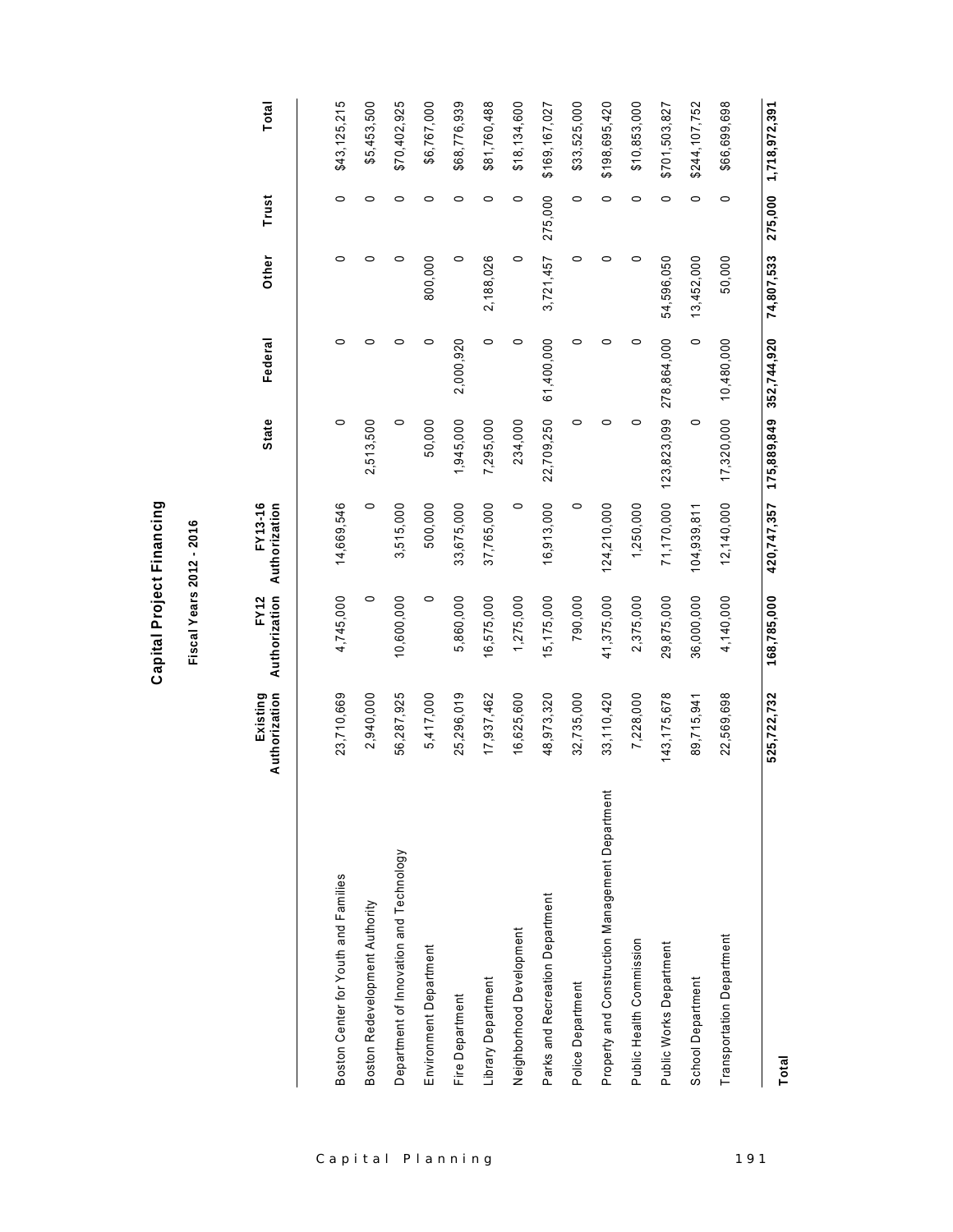#### **City of Boston Outstanding Principal by Statute as of April 1, 2011**

|                     |                                                              |                                | <b>Percent of</b>          |
|---------------------|--------------------------------------------------------------|--------------------------------|----------------------------|
|                     |                                                              |                                | Total                      |
| Statute:            |                                                              | Outstanding @<br>April 1, 2011 | Outstanding<br><b>Debt</b> |
|                     | <b>General Purpose:</b>                                      |                                |                            |
| C44 s7 (13)         | Acquisition of Fire or Police Boats                          | 172,289                        | 0.017                      |
| C44 s7 (20)         | Acquisition of Land; Cemeteries                              | 230,166                        | 0.022                      |
| C44 s7 (21)         | Architectural Services for Plans and Specifications          | 9,824                          | 0.001                      |
| C44 s7 (22)         | <b>Engineering or Architectural Services</b>                 | 3,649,304                      | 0.353                      |
| C44 s7 (25)         | Acquisition of Land; Parks and Playgrounds                   | 67,411,622                     | 6.527                      |
| C44 s7 (28)         | <b>Computer Hardware</b>                                     | 26,277,844                     | 2.544                      |
| C44 s7 (29)         | <b>Computer Software</b>                                     | 12,756,517                     | 1.235                      |
| C44 s7 (9)          | Departmental Equipment                                       | 17,338,102                     | 1.679                      |
| C44 s7 (9A)         | Firefighting Apparatus - Remodeling, Re-Constr.              | 44,552                         | 0.004                      |
| C44 s7 (3B)         | Energy Conserv., Alternative Energy Improvements             | 1,767,182                      | 0.171                      |
| C659 Acts 1986      | BCH - Constr., Equipping, Furnishing                         | 0                              | 0.000                      |
|                     |                                                              | \$<br>129,657,405              | 12.553                     |
|                     |                                                              |                                |                            |
| C121B s20           | <b>Urban Development:</b><br>Urban Redevelopment and Renewal | \$<br>13,196,262               | 1.278                      |
| C1097 s11 Acts 1971 | Economic Development and Industrial Corp.                    | 1,720,676                      | 0.167                      |
|                     |                                                              | \$<br>14,916,938               | 1.444                      |
|                     |                                                              |                                |                            |
|                     | Schools:                                                     |                                |                            |
| C645 s8 Acts 1948   | School Project Loan                                          | \$<br>38,995,034               | 3.775                      |
| C642 s7 Acts 1966   | Capital Improvements; Act of 1966                            | 0                              | 0.000                      |
| C642 s7A Acts 1973  | Capital Improvements; Act of 1973                            | 0                              | 0.000                      |
| C642 s7B Acts 1991  | Capital Improvements; Act of 1991                            | 8,511,340                      | 0.824                      |
| C642 s7C Acts 1996  | Capital Improvements; Act of 1996                            | 20,635,438                     | 1.998                      |
|                     |                                                              | \$<br>68,141,812               | 6.597                      |
|                     | <b>Public Buildings:</b>                                     |                                |                            |
| C44 s7 (3)          | Construction of Buildings; Acquisition Of Land               | \$<br>120,568,592              | 11.673                     |
| C44 s7 (3A)         | Remodeling and Extraordinary Repairs                         | 449,708,823                    | 43.540                     |
| C152, Act '97       | <b>Convention Center Refunding Bond</b>                      | 38,295,000                     | 3.708                      |
| C642 s7 Acts 1966   | Capital Improvements; Act of 1966                            | 23,553                         | 0.002                      |
| C642 s7A Acts 1973  | Capital Improvements; Act of 1973                            | 4,216,106                      | 0.408                      |
| C642 s7B Acts 1991  | Capital Improvements; Act of 1991                            | 25,023,951                     | 2.423                      |
| C642 s7C Acts 1996  | Capital Improvements; Act of 1996                            | 26,461,732                     | 2.562                      |
|                     |                                                              | \$<br>664,297,757              | 64.317                     |
|                     | <b>Public Works:</b>                                         |                                |                            |
| C44 s7 (1)          | Construct/Re-Construct of Surface Drains, Sewers, et         | \$<br>2,057,247                | 0.199                      |
| C44 s7 (4)          | Construction and/or Re-Construction of Bridges               | 45,017,071                     | 4.359                      |
| C44 s7 (5)          | Construction of Public Ways                                  | 51,901,516                     | 5.025                      |
| C44 s7 (6)          | <b>Construction of Sidewalks</b>                             | 9,113,616                      | 0.882                      |
| C44 s7 (7)          | <b>Construction of Walls or Dikes</b>                        | 18,301                         | 0.002                      |
| C44 s7 (14)         | Traffic Signal and Public Lighting Install., etc.            | 34,731,393                     | 3.363                      |
| $C44$ s8 $(4)$      | Reservoir Constr/Enlrg; Water Trmt Bldgs                     | 1,016,157                      | 0.098                      |
| $C44$ s8 $(5)$      | Water Mains Laying, Re-Laying, Construct.                    | 3,325,986                      | 0.322                      |
| C44 s8 (7A)         | Water Meter Purchase & Installation                          | 161,857                        | 0.016                      |
| C44 s8 (7C)         | Water Dept. Equip.; Purchase, Replace., Rehab.               | 1,200,482                      | 0.116                      |
| C44 s8 (24) C29C    | Landfill; Closing, Opening, Improve. to (MWPAT)              | 7,298,830                      | 0.707                      |
|                     |                                                              | \$<br>155,842,456              | 15.088                     |
|                     | Grand Total =                                                |                                |                            |
|                     |                                                              | 1,032,856,367                  | 100.00 %                   |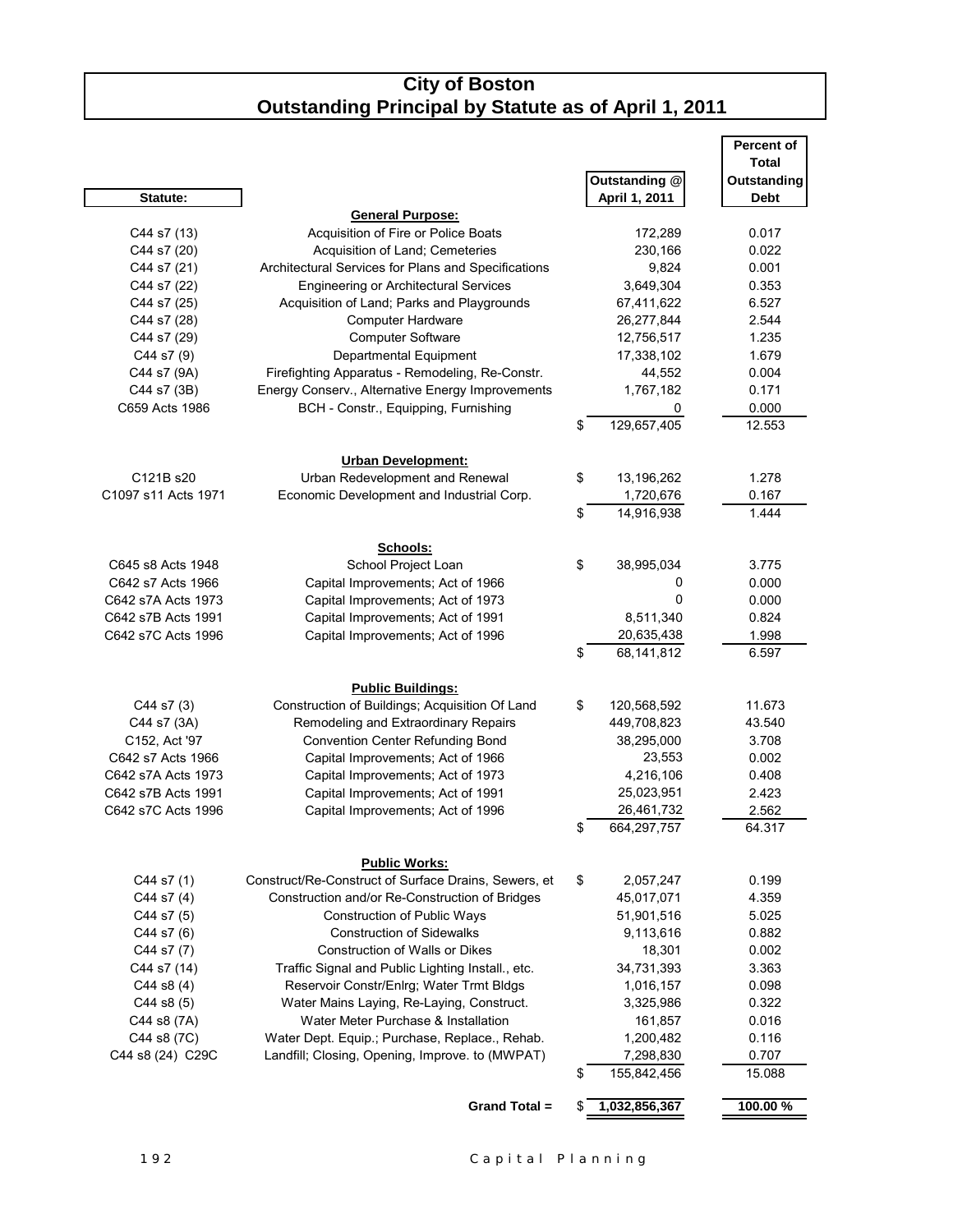# **BOND - GROSS DEBT SERVICE PAYMENTS BOND - GROSS DEBT SERVICE PAYMENTS CITY of BOSTON CITY of BOSTON**

## @ April 1, 2011 **@ April 1, 2011**

- Stated in Five Year Intervals -<br>(\$ in thousands) **- Stated in Five Year Intervals -**

**(\$ in thousands)**

|                            |              |                                                          | @ 4/ 1/11           |                               |                     |                       |           |                       |                     |                     | @ 4/ 1/11           |             |
|----------------------------|--------------|----------------------------------------------------------|---------------------|-------------------------------|---------------------|-----------------------|-----------|-----------------------|---------------------|---------------------|---------------------|-------------|
|                            |              | <b>AMOUNT</b>                                            | FY'11 through FY'16 |                               | FY'17 through FY'21 |                       |           | FY'22 through FY'26   | FY'27 through FY'31 |                     | FY'11 through FY'31 |             |
| DATE of ISSUE              | <b>TYPE</b>  | ISSUED                                                   | Principal           | Interest                      | Principal           | Interest              | Principal | Interest              | Principal           | Interest            | Principal           | Interest    |
| April 1, 2011              | OO           | 86,190                                                   | 32,610              | 16,542                        | 24,220              | 9,486                 | 15,020    | 4,733                 | 14,340              | 1,835               | \$86,190            | \$32,596    |
| April 1, 2011              | QSCB         | 41,620                                                   |                     | 9,038                         | 5,000               | 8,698                 | 36,620    | 4,972                 |                     |                     | \$41,620            | \$22,708    |
| April 1, 2011              | REF          | 14,425                                                   | 14,425              | 1,713                         |                     |                       |           |                       | $\circ$             |                     | \$14,425            | \$1,713     |
| April 1, 2011 Conv Ctr Ref |              | 38,295                                                   | 9,235               | 7,268                         | 11,600              | 4,906                 | 14,285    | 2,216                 | 3,175               | 127                 | \$38,295            | \$14,517    |
| April 1, 2010              | QSCB         | 17,415                                                   | $\circ$             | 4,423                         | $\circ$             | 4,423                 | 17,415    | 2,695                 |                     |                     | \$17,415            | \$11,541    |
| April 1, 2010              | Ref          | 68,345                                                   | 18,560              | 12,056                        | 40,805              | 6,202                 | 8,740     | 382                   | $\circ$             | $\circ$             | \$68,105            | \$18,640    |
| April 1, 2010              | <b>RZEDB</b> | 16,685                                                   | 2,200               | 3,440                         | 9,845               | 2,200                 | 2,985     | 838                   | 1,655               | 220                 | \$16,685            | \$6,698     |
| April 1, 2010              | BAB          | 30,905                                                   | $\circ$             | 7,505                         | 2,900               | 7,505                 | 15,365    | 5,464                 | 12,640              | 1,688               | \$30,905            | \$22,162    |
| April 1, 2010              | OO           | 39,995                                                   | 23,750              | 5,276                         | 10,070              | 1,414                 | 720       | 148                   | 450                 | $\frac{2}{3}$       | \$34,990            | \$6,880     |
| November 4, 2009           | QSCB         | 20,000                                                   | 7,637               |                               | 7,273               |                       | 4,727     |                       |                     |                     | \$19,637            | \$          |
| May 27, 2009               | REF          | 31,485                                                   | 23,745              | 3,864                         | 6,995               | 487                   |           | O                     |                     |                     | \$30,740            | \$4,351     |
| March 18, 2009             | <b>CO</b>    | 100,000                                                  | 28,995              | 17,526                        | 24,260              | 11,074                | 21,350    | 5,867                 | 13,615              | 1,290               | \$88,220            | \$35,757    |
| March 18, 2009             | REF          | 8,940                                                    | 25                  | 1,727                         | 8,905               | 867                   |           |                       |                     |                     | \$8,930             | \$2,594     |
| March 20, 2008             | GO           | 126,185                                                  | 33,685              | 22,847                        | 29,440              | 14,866                | 29,410    | 7,733                 | 13,200              | 998                 | \$105,735           | \$46,444    |
| March 20, 2008             | REF          | 28,155                                                   | 16,585              | 1,294                         | O                   |                       | 0         |                       |                     |                     | \$16,585            | \$1,294     |
| March 22, 2007             | <b>GO</b>    | 100,000                                                  | 27,860              | 15,031                        | 13,895              | 8,100                 | 13,060    | 2,833                 | 4,690               | 164                 | \$59,505            | \$26,128    |
| March 22, 2007             | REF          | 85,425                                                   | 8,740               | 13,049                        | 57,060              | 6,042                 | 18,270    | 444                   |                     |                     | \$84,070            | \$19,535    |
| January 31, 2006           | <b>CO</b>    | 80,000                                                   | 20,550              | 7,095                         | 6,260               | 3,386                 | 12,625    | 1,575                 |                     |                     | \$39,435            | \$12,056    |
| February 1, 2005           | REF          | 52,775                                                   | 35,020              | 6,180                         | 3,245               | 177                   | $\circ$   |                       |                     |                     | \$38,265            | \$6,357     |
| February 1, 2005           | <b>CO</b>    | 75,000                                                   | 19,875              | 7,316                         | 11,645              | 3,738                 | 10,640    | 1,064                 |                     |                     | \$42,160            | \$12,118    |
| April 1, 2004              | REF          | 42,330                                                   | 3,345               | $\overline{6}$                | 0                   |                       |           | 0                     |                     |                     | \$3,345             | \$84        |
| February 1, 2004           | REF          | 35,870                                                   | 8,050               | 1,013                         | $\circ$             |                       | 0         | o                     |                     |                     | \$8,050             | \$1,013     |
| February 1, 2004           | <b>GO</b>    | 65,000                                                   | 16,890              | 6,739                         | 14,140              | 3,268                 | 7,710     | 646                   |                     |                     | \$38,740            | \$10,653    |
| February 1, 2003           | REF          | 28,515                                                   | 10,580              | 1,078                         | 0                   |                       |           | 0                     |                     |                     | \$10,580            | \$1,078     |
| February 1, 2003           | <b>CO</b>    | 25,000                                                   | 3,900               | 390                           | $\circ$             |                       | 0         |                       |                     |                     | \$3,900             | \$390       |
| February 1, 2003           | GO           | 33,500                                                   | 4,310               | 446                           | $\circ$             | $\circ$               | $\circ$   | 0                     |                     |                     | \$4,310             | \$446       |
| February 1, 2003           | <b>CO</b>    | 75,000                                                   | 11,590              | 1,124                         | $\circ$             | $\circ$               |           |                       |                     |                     | \$11,590            | \$1,124     |
| August 15, 2002            | REF          | 48,640                                                   | 27,165              | 6,470                         | 15,715              | 1,736                 |           |                       |                     |                     | \$42,880            | \$8,206     |
| February 1, 2002           | O<br>O       | 100,000                                                  | 10,145              | 615                           |                     | 0                     |           | 0                     |                     |                     | \$10,145            | \$615       |
| April 1, 2001              | REF          | 52,025                                                   | 5,835               | 146                           | $\circ$             | $\circ$               | $\circ$   | $\circ$               | $\circ$             | $\circ$             | \$5,835             | \$146       |
| February 1, 2001           | 8            | 20,000                                                   | 4,655               | 205                           |                     |                       |           | $\circ$               |                     |                     | \$4,655             | \$205       |
| 36448                      | MWPAT        | 13,389                                                   | 3,615               | 1,339                         | 3,300               | 335                   |           |                       |                     |                     | \$6,915             | \$1,674     |
|                            |              |                                                          | \$433,577           | \$182,839<br>\$616,416        | \$306,573           | 016'86\$<br>\$405,483 | \$228,942 | \$41,610<br>\$270,552 | \$63,765            | \$6,364<br>\$70,129 | \$1,032,857         | \$1,362,580 |
| @ 4/1/11:                  |              |                                                          |                     |                               |                     |                       |           |                       |                     |                     |                     |             |
|                            |              | Interest Retired in 5 Years:<br>% of Total Principal and | 42.0%               | 55.5%                         |                     |                       |           |                       |                     |                     |                     |             |
|                            |              |                                                          |                     | % of Total Principal and      |                     |                       |           |                       |                     |                     |                     |             |
|                            |              |                                                          |                     | Interest Retired in 10 Years: | 71.7%               | 85.5%                 |           |                       |                     |                     |                     |             |

**% of Total Principal and**

**Interest Retired in 15 Years: 93.8% 98.1%**

<u>% of Total Principal and the sale of the sector of the sector of</u> the sector of the sector of the sector of the sector of the sector of the sector of the sector of the sector of the sector of the sector of the sector of t

**% of Total Principal and**

 $\frac{\% \text{ of Total Principal and}}{\text{Interest Reared in } 20 \text{ Years.}}$   $\boxed{\qquad \qquad 100.0\%}$ **Interest Retired in 20 Years: 100.0% 100.0%**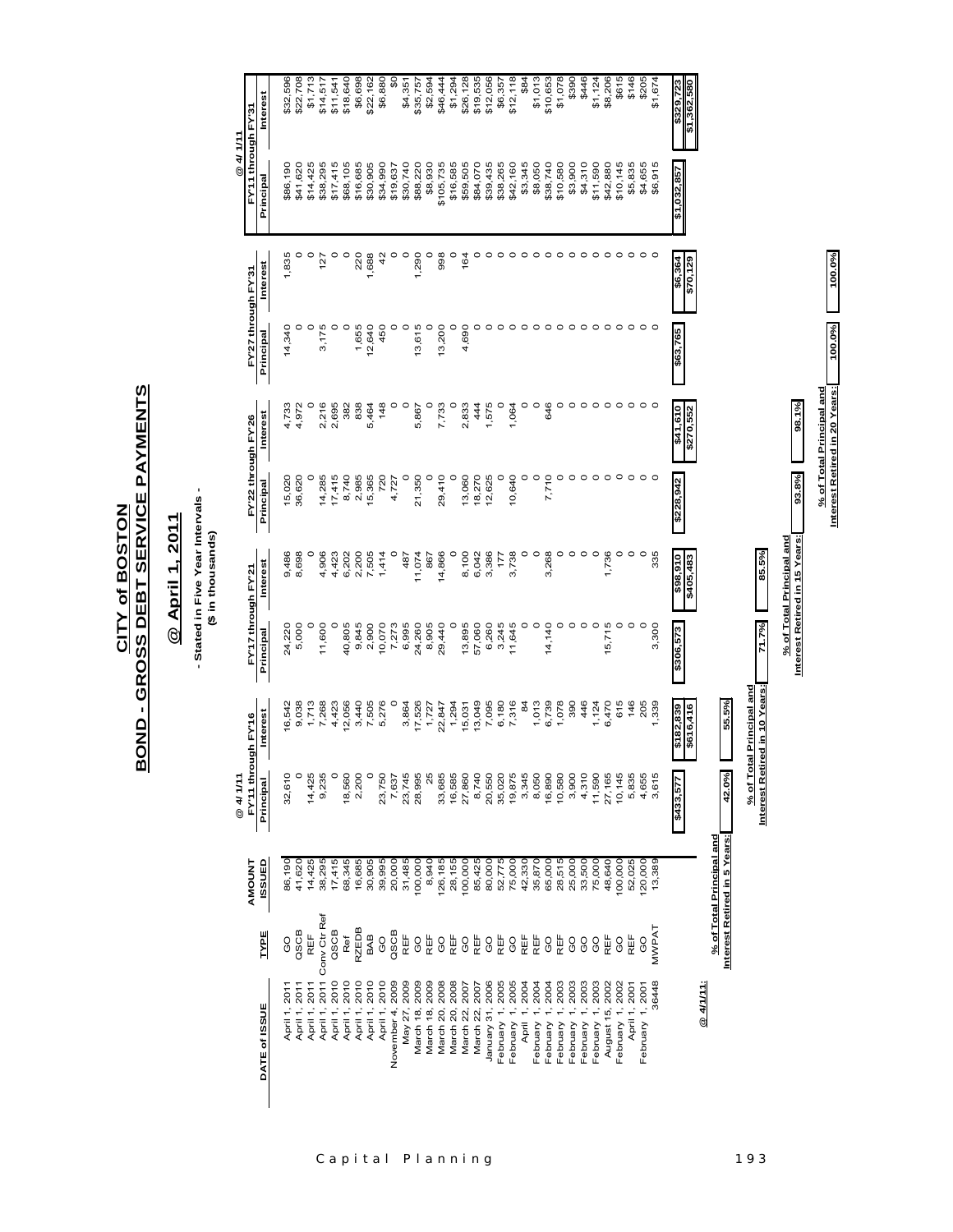|                                                |                                                                  |                               |                                 |                      | CAPITAL FUND - DEBT SERVICE REQUIREMENTS - FISCAL YEARS 2010 through 2016 |                          |                      |                      |
|------------------------------------------------|------------------------------------------------------------------|-------------------------------|---------------------------------|----------------------|---------------------------------------------------------------------------|--------------------------|----------------------|----------------------|
|                                                |                                                                  | Actual<br>PY10                | Projected<br>EX<br>E            | Projected<br>FY12    | Projected<br>FY13                                                         | Projected<br><b>FY14</b> | Projected<br>FY15    | Projected<br>FY16    |
| Gross Debt Service Requirements - Bonded Debt: |                                                                  |                               |                                 |                      |                                                                           |                          |                      |                      |
|                                                | Total Principal:                                                 | 91,783,669.00                 | 93,077,272.72                   | 98,719,545.44        | 06,269,545.44                                                             | 112,289,545.44           | 118,014,454.44       | 123,119,545.44       |
|                                                | Total Interest:                                                  | 41,298,634.40                 | 44,434,163.92                   | 48.254.798.31        | 52,454,313.81                                                             | 56,049,356.91            | 58,406,818.21        | 59,796,509.15        |
|                                                | $(1)$ Total:                                                     | 133,082,303.40                | 137,511,436.64                  | 146,974,343.75       | 158,723,859.25                                                            | 168,338,902.35           | 176,421,272.65       | 182,916,054.59       |
|                                                | Less: Revenue Deemed Available from Related Sources:             |                               |                                 |                      |                                                                           |                          |                      |                      |
|                                                | Boston Medical Center                                            | 735,912.49                    | 721,834.22                      | 742,397.75           | 703,414.19                                                                | 375,290.96               | 350,764.54           | 327,963.38           |
|                                                | Boston Public Health Commission                                  | 673,202.78                    | 670,790.36                      | 661, 374.13          | 527,203.26                                                                | 211,477.71               | 182,393.13           | 0.00                 |
|                                                | Water and Sewer Payments                                         | 0.00                          | 80.00                           | 0.00                 |                                                                           | 0.00                     |                      | 0.00                 |
|                                                | Premium and Subsidies                                            | 3,896,932.06                  | 3,784,994.07                    | 3,970,716.67         | 10,716,621.03                                                             | 9,321,801.53             | 6,323,379.97         | 6,303,028.43         |
|                                                | Accrued Interest                                                 | $\frac{8}{3}$                 | $\frac{8}{10}$                  | 100,000.00           | 100,000.00                                                                | 100,000.00               | 100,000.00           | 100,000.00           |
|                                                | (2) Irrigation Project                                           | 246,810.26                    | 239,661.59                      | 231,495.12           | 223,246.26                                                                | 214,914.96               | 206,501.24           | 199,022.83           |
|                                                | (3) 1010 Massachusetts Avenue Project                            | 1,754,534.00                  | ,753,636.00                     | 809,579.00           | ,872,838.00                                                               | 1,919,708.00             | 2,285,656.00         | 2,265,029.00         |
|                                                | (4) Pension Management System                                    | 1,432,246.80                  | 1,432,246.80                    | 2,628,349.53         | 2,628,160.13                                                              | 1,196,161.27             | 1,196,471.22         | 1,195,920.21         |
|                                                | (5) Room Occupancy Excise Fund                                   | 8<br>0.0                      | $\frac{8}{10}$                  | 3,300,375.00         | 3,298,625.00                                                              | 3,300,375.00             | 3,302,175.00         | 3,301,925.00         |
|                                                | Plus: Interest on Temporary Loan Notes and Additional Items:     |                               |                                 |                      |                                                                           |                          |                      |                      |
|                                                | Revenue Anticipation                                             | 0.00                          | 2,112,150.00                    | 3,000,000.00         | 3,000,000.00                                                              | 3,000,000.00             | 3,000,000.00         | 3,000,000.00         |
|                                                | Cost of Issuance                                                 | 648,273.27                    | 750,000.00                      | 500,000.00           | 500,000.00                                                                | 500,000.00               | 500,000.00           | 500,000.00           |
|                                                | Dudley Sq. Site / Sec. 108                                       | 505,000.00                    | 505,000.00                      | 505,000.00           | 505,000.00                                                                | 505,000.00               | 505,000.00           | 505,000.00           |
|                                                | School B.A.N.'s                                                  | 0.00                          | 0.00                            | 0.00                 | 0.00                                                                      | 0.00                     | 0.00                 | 0.00                 |
|                                                | Total Debt Service/Budget Summary:                               | 125,495,938.28                | 132,275,423.60                  | 137,535,056.55       | 142,658,751.38                                                            | 155,704,172.92           | 166,478,931.55       | 173,228,165.74       |
| <b>Additional Adiustments:</b>                 |                                                                  |                               |                                 |                      |                                                                           |                          |                      |                      |
| Less:                                          |                                                                  |                               |                                 |                      |                                                                           |                          |                      |                      |
|                                                | School Construction Assistance<br>(6) Room Occupancy Excise Fund | 12,956,404.00<br>8,270,862.50 | 11, 157, 748.00<br>2,273,831.25 | 9,847,753.00<br>0.00 | 8,833,043.00<br>0.00                                                      | 8,474,584.00<br>0.00     | 8,175,513.00<br>0.00 | 7,344,337.00<br>0.00 |
| Plus:                                          |                                                                  |                               |                                 |                      |                                                                           |                          |                      |                      |
|                                                | (6) Convention Center Special Obligation Bonds                   | 8,270,862.50                  | 2,273,831.25                    | 0.00                 | 0.00                                                                      | 0.00                     | 0.00                 | 0.00                 |
|                                                | Total Net Debt Service Requirements:                             | 112,539,534.28                | 121, 117, 675.60                | 127,687,303.55       | 133,825,708.38                                                            | 147,229,588.92           | 158,303,418.55       | 165,883,828.74       |
|                                                |                                                                  |                               |                                 |                      |                                                                           |                          |                      |                      |

┑

### **NOTES:**

\$86.190 million in General Obligation Bonds with a 20-year maturity and an average interest rate of 4.27 %. \$86.190 million in General Obligation Bonds with a 20-year maturity and an average interest rate of 4.27 %. FY11 - On April 1, 2011 the City issued: (1) FY11 - On April 1, 2011 the City issued:  $\widehat{c}$ 

\$38.295 million in Convention Center Refunding Bonds with a 16-year maturity and an average interest rate of 4.14 %.

\$38.295 million in Convention Center Refunding Bonds with a 16-year maturity and an average interest rate of 4.14 %.<br>\$41.620 million in Qualified School Construction Bonds with a 15-year maturity and an average interest r \$41.620 million in Qualified School Construction Bonds with a 15-year maturity and an average interest rate of 2.77 %.

\$14.425 million in General Obligation Refunding Bonds with a 5-year maturity and an average interest rate of 3.00 % \$14.425 million in General Obligation Refunding Bonds with a 5-year maturity and an average interest rate of 3.00 %.

Assumptions: Assumptions:

FY12 - Assumes General Obligation debt issuance of \$120 million, plus \$40 million General Obligation Debt Issuance for the Dudley Projed, each with a 20 year maturity and an average interest rate of 5.0 %. FY12 - Assumes General Obligation debt issuance of \$120 million, plus \$40 million General Obligation Debt Issuance for the Dudley Project, each with a 20 year maturity and an average interest rate of 5.0 %. FY13 - Assumes General Obligation debt issuance of \$120 million, plus \$55 million General Obligation Debt Issuance for the Dudley Project, each with a 20 year maturity and an average interest rate of 5.0 %. FY13 - Assumes General Obligation debt issuance of \$120 million, plus \$55 million General Obligation Debt Issuance for the Dudley Project, each with a 20 year maturity and an average interest rate of 5.0 %. FY14 - Assumes General Obligation debt issuance of \$120 million, plus \$20 million General Obligation Debt Issuance for the Dudley Project, each with a 20 year maturity and an average interest rate of 6.0 %. FY14 - Assumes General Obligation debt issuance of \$120 million, plus \$20 million General Obligation Debt Issuance for the Dudley Project, each with a 20 year maturity and an average interest rate of 6.0 %. FY15 through FY16 - Assumes General Obligation debt issuance of \$120 million per year, each with a 20 year maturity and an average interest rate of 6.0 %. FY15 through FY16 - Assumes General Obligation debt issuance of \$120 million per year, each with a 20 year maturity and an average interest rate of 6.0 %.

Debt Service Costs will be offset by the "Fund for Parks and Recreation". (2) Debt Service Costs will be offset by the "Fund for Parks and Recreation".

Debt Service Costs will be offset by charging City departments for the space they occupy. (3) Debt Service Costs will be offset by charging City departments for the space they occupy.  $\widehat{c}$   $\widehat{c}$   $\widehat{d}$ 

Debt Service Costs will be offset by semi-annual payments from the Retirement Board. (4) Debt Service Costs will be offset by semi-annual payments from the Retirement Board.

On April 1, 2011, the City refunded the remaining balance of the April 15, 2002 Special Obligation Bonds for the Convention Center - See footnote (1). (5) On April 1, 2011, the City refunded the remaining balance of the April 15, 2002 Special Obligation Bonds for the Convention Center -- See footnote (1). Pledged revenues will be dedicated to the repayment of the debt service. Pledged revenues will be dedicated to the repayment of the debt service.  $\widehat{\mathfrak{s}}$ 

On April 15, 2002, the City issued \$116.9 million in Special Obligation Bonds for the Convention Center with a 25 year maturity and an average interest rate of 4.83 %. (6) On April 15, 2002, the City issued \$116.9 million in Special Obligation Bonds for the Convention Center with a 25 year maturity and an average interest rate of 4.83 %. Pledged revenues were dedicated to the repayment of the debt service. Pledged revenues were dedicated to the repayment of the debt service. $\widehat{\mathbf{e}}$